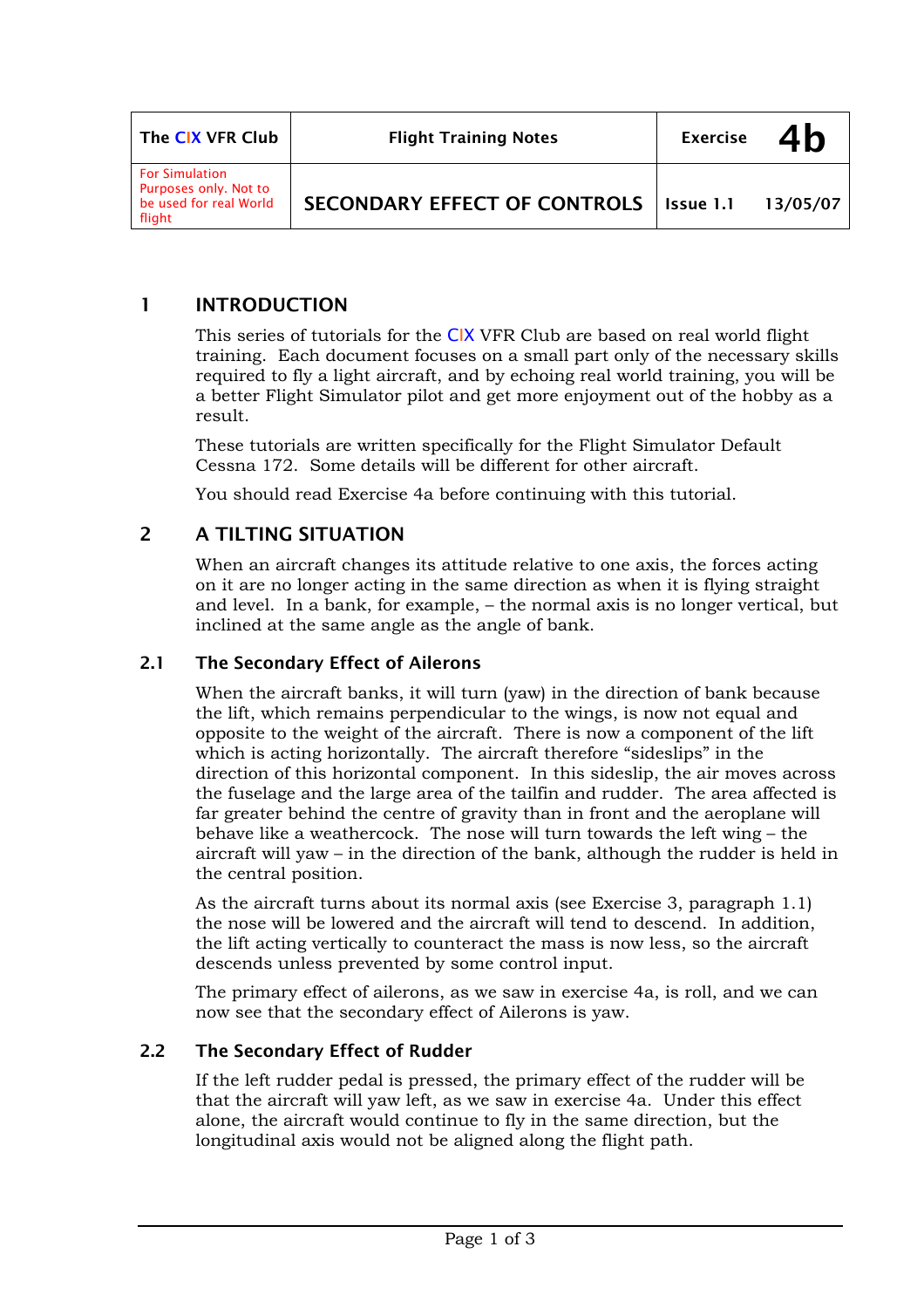| The CIX VFR Club                                                                   | <b>Flight Training Notes</b>             | <b>Exercise</b> | 4b       |
|------------------------------------------------------------------------------------|------------------------------------------|-----------------|----------|
| <b>For Simulation</b><br>Purposes only. Not to<br>be used for real World<br>flight | SECONDARY EFFECT OF CONTROLS   Issue 1.1 |                 | 13/05/07 |

Now consider a column of marching soldiers turning a corner. The outer troops have to lengthen their stride and travel further than the inner men in order to maintain straight ranks. Similarly with the aeroplane, where, as a result of this left yaw being applied, the right wing will travel further than the left wing, and so the speed of the airflow over it will be greater. The right wing will therefore generate more lift, and the aircraft will bank left. The effect of bank as we have seen above is that the aircraft will turn. Press the right rudder pedal, and the aircraft will yaw right and bank right, and thus turn right.



Fig. 1